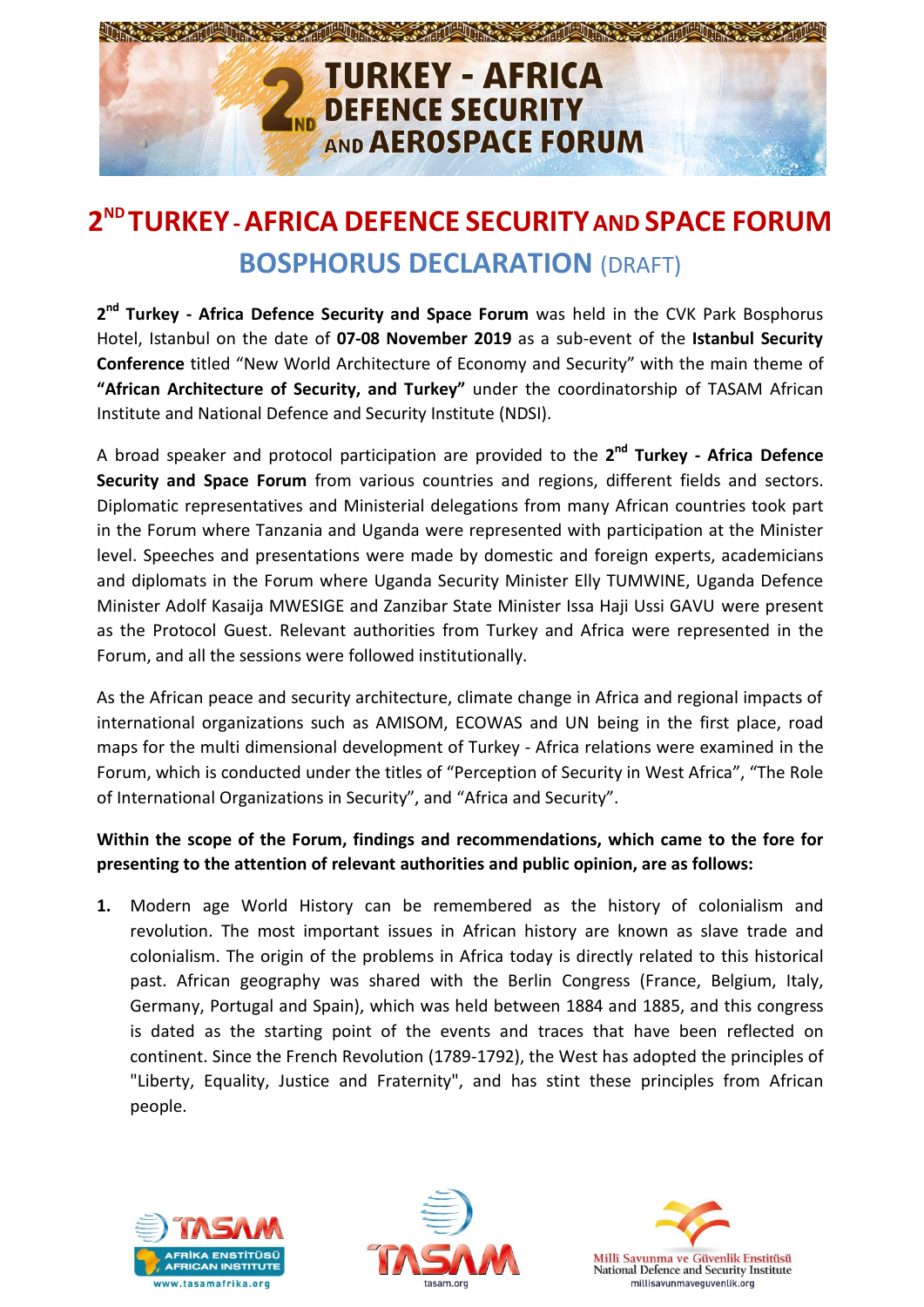

- **2.** Conflicts and internal disturbance have continued in African countries since the independence process. International actors, particularly the UN Peacekeeping Force, have made various interventions to establish peace. In order to find a solution to these problems within themselves, the African Union countries aimed to ensure economic development and welfare by institutionalizing the NEPAD (New Partnership for Africa's Development) Development Agency. However, not all of them have been successful in achieving economic and social development in the Continent.
- **3.** In addition to the similarities of African countries, the geopolitical panorama has been created by their differences contains very important data both in terms of their integration and conflict potential. Both intra-continental and international defence and security strategies need to be determined in an approach that does not exploit these qualities of Africa and primarily as an achievement in favour of the Continent.
- **4.** Concerns that African comprehensive international military strategies feed the regional security crises in the continent need to be taken into account. Africa's failure to properly strengthen its military capacity due to current problems in the both general industry and in the defence industry; creates views that it paves the way for extreme "interventionist" and new "colonist" tendencies. It is understood that the terror term will continue to be used for a long time on the sources as "means of repression of systematic manipulations of competing states."
- **5.** In addition to the economy and development of the African Continent, the establishment of a democratic society structure is also an important obstacle to be overcome. The reestablishment of social welfare will be possible only through the development efforts that will be realized after the establishment of democratic society and stability.
- **6.** The African continent is rich in natural resources and raw materials. For instance, the uranium element was taken from the Congo to the United States and turned into an atomic bomb to be thrown into Hiroshima. The existence of raw materials in Africa is still adequate to meet the needs even today. Congo is a country that should be named with the concept of "Geology Tragedy." This geography, which is very fertile in terms of underground resources, water and natural riches, is very poor in terms of economy and social welfare. It is necessary to build the democratic structure and stability of the institutions in the continent. This process should be followed by the establishment of very basic infrastructures such as education, health and agriculture.
- **7.** Long-term instability in African Continent, weak political authority, ethnic problems, economic backwardness, scarce resources and epidemics, conflicts and civil wars have made it obliged to establish a higher authority. The organization of African Unity,





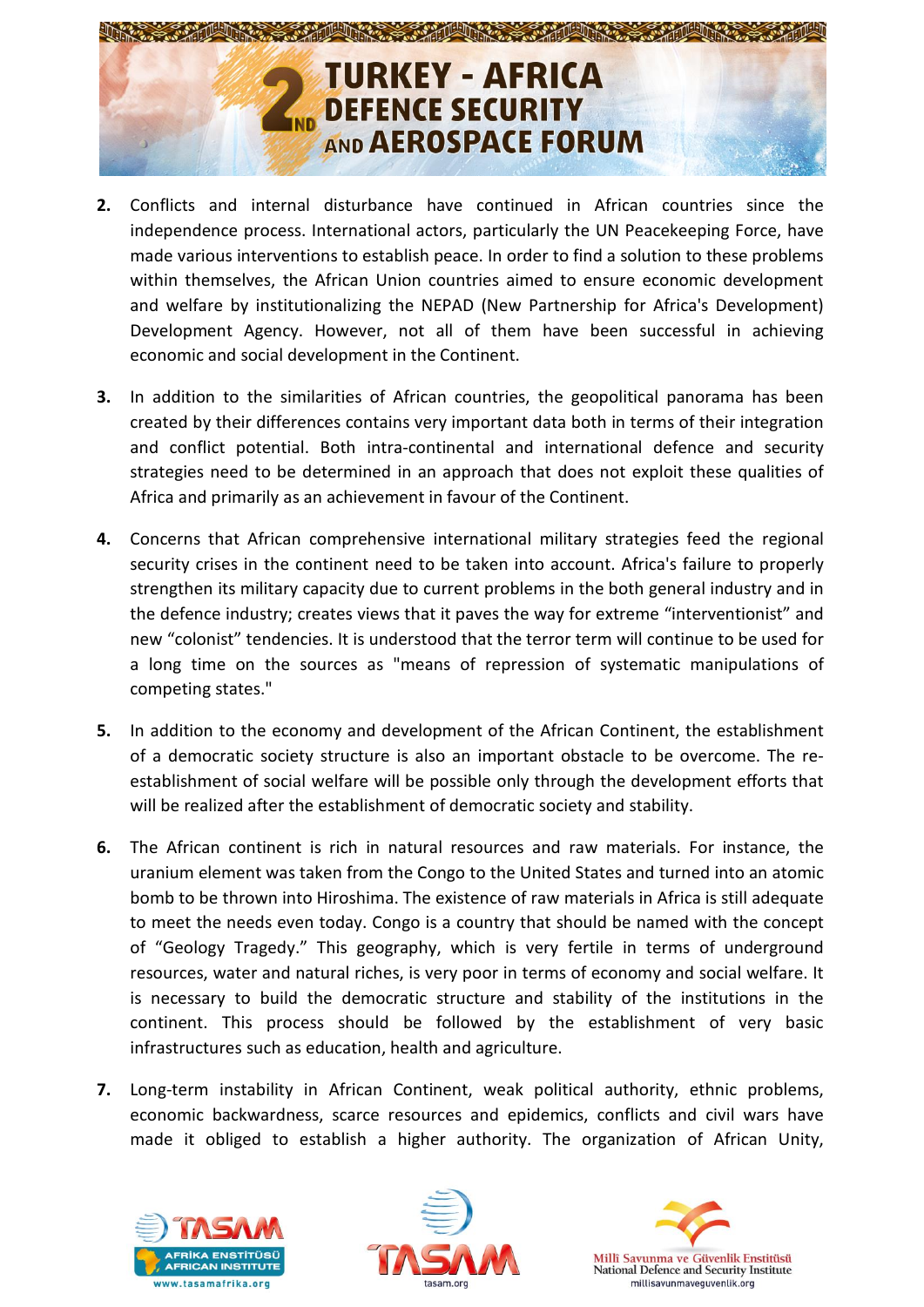

established in 1967, was replaced by the organization of African Union in 2002, which will also be responsible for peace and security issues. The Council works on the prevention of terrorism, the development of the economy, the revitalization of trade relations, the protection of the natural environment, the sustainable development, the provision of fundamental rights and freedoms, and the strengthening of democratic state structures and what is more it also aims to ensure peace and security. The success of the Union, which has a quite comprehensive vision, can only be achieved by increasing the motivation of the member states in line with the policies. In 2001, African countries launched the "New Economic Partnership for Africa Development" (NEPAD) initiative, which will form the basis of socio-economic development and good governance.

- **8.** It is clear that trade routes were established close to water resources and harbours when it was examined more closely to African history. Factors such as population which are increasing well above the world average, geographical location, climate change and misuse of water cause the depletion of water resources. Water scarcity has a negative impact on the sustainability of health, food and energy sustainability in the Region, as well as on stability and development. Africa is one of the most vulnerable geographies against climate change. United Nations Sustainable Development Program 2030 Objectives can solve the problems of the African region. International actors should act in cooperation for the sustainable security objectives year of 2030.
- **9.** The Boko Haram terrorist organization in Nigeria is located in a region near Lake Chad. The people living around Chad Lake are struggling with scarcity and food shortages. Lake Chad, which was quite productive at one time, shrank as a result of wrong practices and faced the risk of extinction. The struggle of the people living in this region with scarcity created an attitude towards the state and prepared the ground for to ensue and strengthening of Boko Haram. The lack of food and water in Lake Chad has created an appropriate environment for the Boko Haram terrorist organization to recruit militants. The terrorist organization used this environment for its own purposes. The given example reveals the necessity of an environmental dimension of the security efforts.
- **10.** The existing of too many ethnic and religious groups in Africa makes it difficult to read the dynamics of the continent. The perception of the region as a single country by many people prevents the accumulation of in-depth knowledge oriented to Africa. This situation leads to explain the conflicts and terrorist activities in the region by religious and ethnic claims. However, when it is examined thoroughly environmental dynamics are at the root of these conflicts.
- **11.** The United Nations Sustainable Development Studies reveal that global interventions are inadequate. Although the number of people living in extreme poverty levels has been





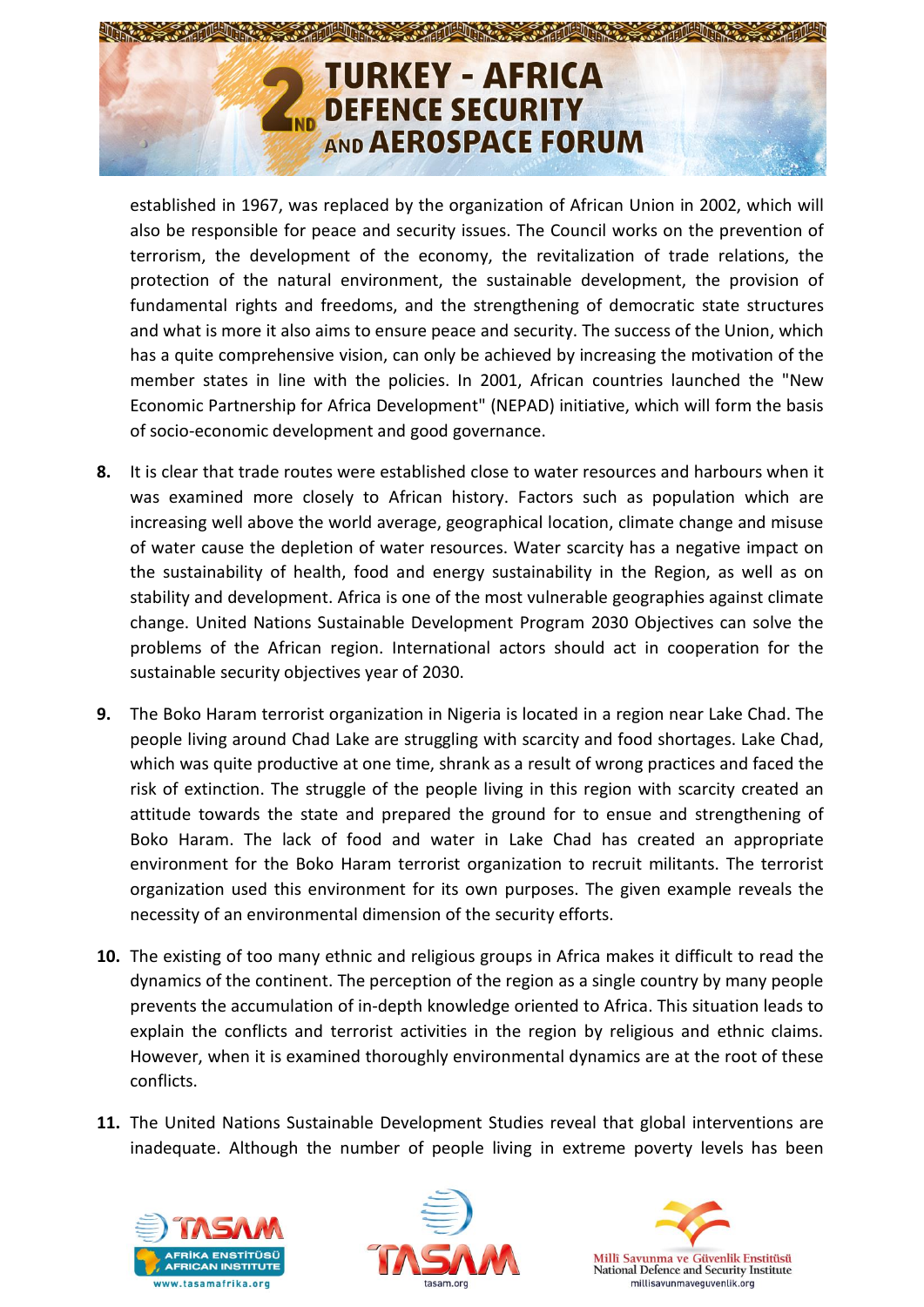

decreasing since 1990, the increase in needs and global climate change impedes struggle against conflicts and poverty. Natural environmental disasters, sea and ocean water deterioration are affected negatively food safety and human health. In addition to the United Nations Sustainable Development Programs for the African Region, it also transitions to conflict zones with the Peacekeeping Force. The fact that the units only care about military strategies during the transition will create a vulnerable environment against current hygiene and health problems in the region. For example; The Peacekeeping Force that has arrived in the South African region has not developed a network of protection against mosquitoes. Malaria outbreak in the Region has negatively affected the function of the army. In the light of this information, interventions to be made in the Region should be considered and planned in a multifaceted way and strategies should be developed on hygiene and health factors.

- **12.** Simulation exercises are in use to revive real world problems. The United Nations Peacekeeping Force is also giving place to various simulation exercises to prepare for interventions in the regions. However, these simulations are inadequate to reflect the real problems in the region and rape is used as a war mean in the region where there are about three million rape cases experienced. International actors, particularly the United Nations, need to develop a reflex against all forms of violence against women, children and the civilian population.
- **13.** It is necessary to contribute to the construction of strategic cooperation and mutual capacity in the African region, to respond to the need for ecosystem and to continue institutionalization efforts. It is significant how actors working in the region, especially the United Nations Peacekeeping Force, provide the doctrine of accountability. In order to provide accountability, it will be necessary to get to the bottom of the problem and intervention. Coordination of both international actors and regional actors is required for the region. It should be considered how African states can provide their cyber and physical security against developing technology by approaching the differences of the elements of military power of African states and relatively developed states in Africa.
- **14.** Transforming military power into smart power is one of the requirements of the technological age. Technology and R&D support need to be increased to achieve smart power. For gaining smart power, it is required to have clear-sighted country rulers and the decisions taken by these actors should be universal. The quality and quantity of military power will be the main factor in the transformation of smart power. Armies should attach importance to increasing the number of technical military personnel for attacks that require technology and have changed direction. The existence of a technical military force, especially for cyber-attacks, will strengthen the existence of smart power.